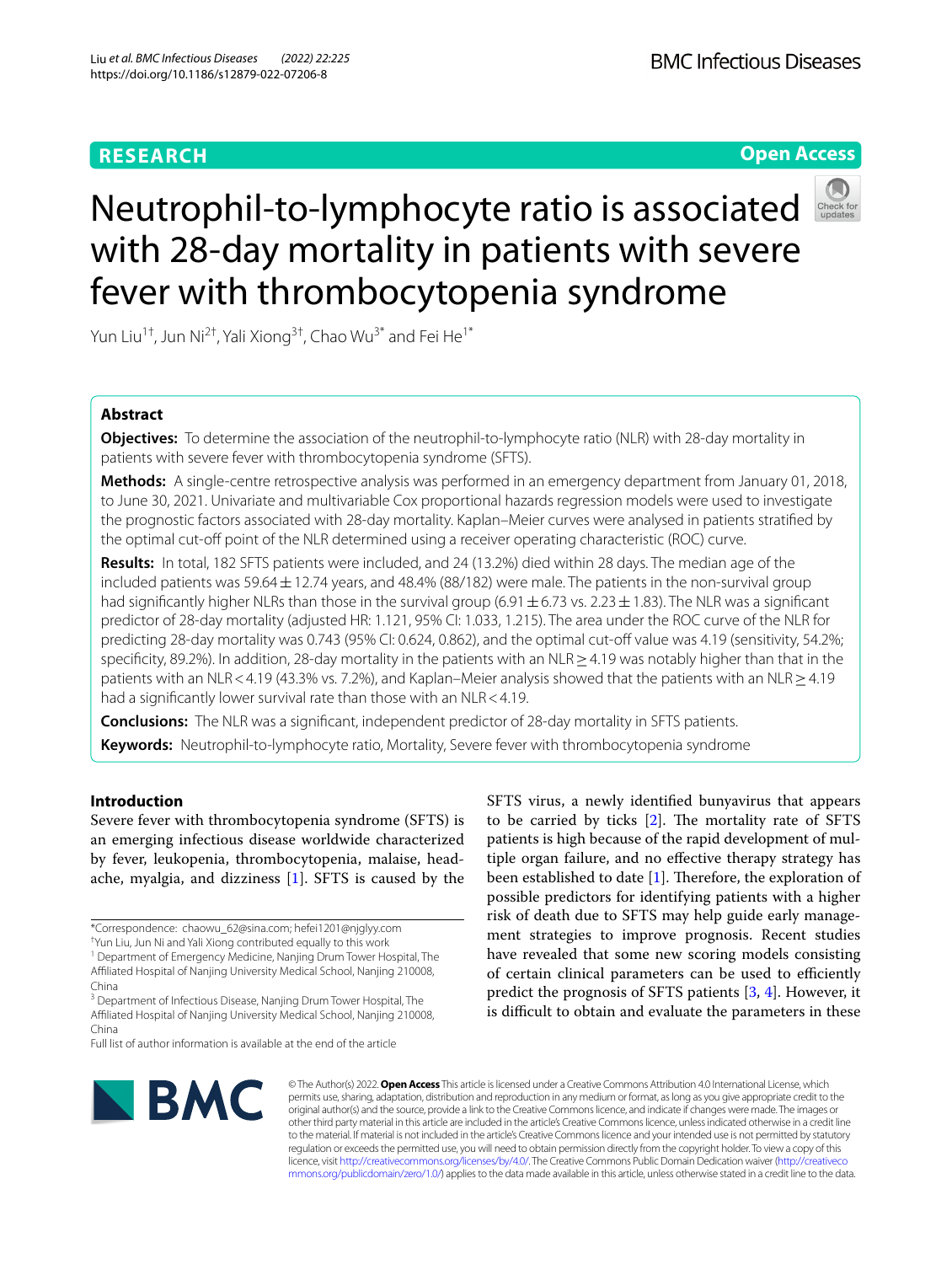models, and the models are excessively complicated to use in clinical practice.

The neutrophil-to-lymphocyte ratio (NLR) is a biomarker in peripheral blood that refects systemic infammation and immunity [[5\]](#page-7-4). Recently, emerging evidence has shown that a higher NLR is associated with a higher risk of mortality in patients with acute medical conditions, such as sepsis [\[6\]](#page-7-5), acute pancreatitis [[7\]](#page-7-6) and cerebral haemorrhage [\[8\]](#page-7-7). Nevertheless, few studies have investigated the relationship between the NLR and mortality in SFTS patients. Therefore, the aim of this study was to evaluate the association of the NLR with the prognosis in SFTS patients. We speculated that a higher NLR was a novel biomarker indicating a poor prognosis in patients with SFTS.

#### **Method**

#### **Patients and selection criteria**

This was a single-centre retrospective study that included 182 patients with SFTS treated in the Emergency Department of Nanjing Drum Tower Hospital from January 01, 2018, to June 30, 2021. The inclusion criteria included adult patients who met the diagnostic criteria for SFTS [[1\]](#page-7-0) and had complete clinical data. Patients were excluded if the following criteria were met: (1) age under 18 years or (2) a history of haematologic disorder. Blood samples were obtained by peripheral vein puncture from each patient during the hospital stay in the emergency department.

#### **Data collection**

The following demographic characteristics and clinical data were extracted from the electronic medical record system of our institution: (1) the baseline demographic and clinical characteristics were age, sex, coexisting conditions [hypertension (HTN), diabetes mellitus (DM), chronic obstructive pulmonary disease (COPD) and coronary artery disease (CAD)], fever, vomiting, diarrhoea, headache, abdominal pain, cough lymphadenopathy, petechiae, and Glasgow coma scale (GCS) scores), and (2) the laboratory data included the white blood cell count (WBC count, normal reference range of  $3.5-9.5 \times 10^9$ /L), absolute neutrophil count (ANC, normal reference range of  $1.6-6.3 \times 10^9$ /L), absolute lymphocyte count (ALC, normal reference range of  $1.1-3.2 \times 10^9$ /L), neutrophil to lymphocyte ratio (NLR, calculated by dividing the neutrophil count by the lymphocyte count), red cell distribution width (RDW, normal reference range of 0–14%), platelet count (PLT count, normal reference range of  $125-350\times10^9$ /L), prothrombin time (PT, normal reference range of 10-15s), activated partial thromboplastin time (APTT, normal reference range of 25–31.3 s), and levels of alanine aminotransferase (ALT, normal reference

range of 13–69 U/L), aspartate aminotransferase (AST, normal reference range of 15–46 U/L), lactate dehydrogenase (LDH, normal reference range of 313–618 U/L), total bilirubin (TBil, normal reference range of 5.1–28 μmol/L), direct bilirubin in serum (DBil, normal reference range of 0–10 μmol/L), serum creatinine (SCr, normal reference range or 58–110 μmol/L), and blood urea nitrogen (BUN, normal reference range of 3.2–7.1 mmol/L). Multiple organ dysfunction syndrome (MODS) was defned as progressive physiological dysfunction or failure occurring in more than two organ systems simultaneously or sequentially because of the severe medical condition (such as serious infection)  $[9]$  $[9]$ . The primary outcome was 28-day mortality. Moreover, we followed them up by a telephone interview if the patients were discharged within 28 days. An Excel fle was used to store the clinical and laboratory data.

#### **Statistical analysis**

All the data in the present study were analysed using SPSS 22.0 for Windows (SPSS Inc., Chicago, IL, USA). Normally distributed continuous variables are presented as the mean $\pm$ standard deviation (SD) and were compared using Student's t test. Non-normally distributed continuous data are presented as the median with interquartile range (IQR) and were compared using the Mann–Whitney U test. Categorical data are presented as frequencies and percentages and were compared using Fisher's exact test or the chi-square test where appropriate. The associations of the WBC count, ANC, ALC and NLR with the 28-day outcome were determined using univariate and multivariable Cox regression analyses. The receiver operating characteristic (ROC) curve test was

<span id="page-1-0"></span>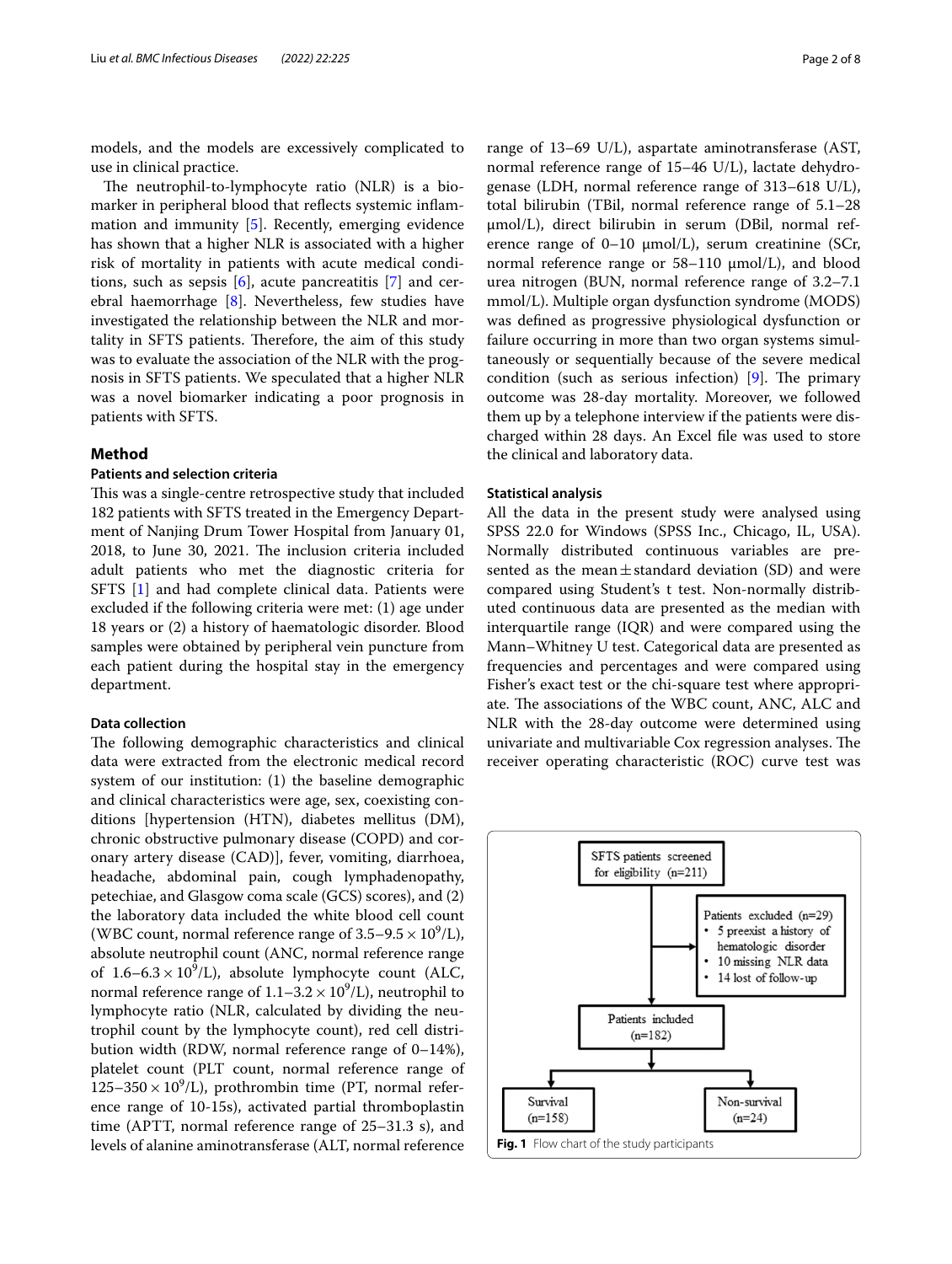<span id="page-2-0"></span>

|  | Table 1 Baseline clinical characteristics and laboratory parameters according to the 28-day outcome |  |  |  |
|--|-----------------------------------------------------------------------------------------------------|--|--|--|
|--|-----------------------------------------------------------------------------------------------------|--|--|--|

| Variable                                              | Survival<br>$(n=158)$  | Non-survival<br>$(n=24)$   | <b>P</b> Value |
|-------------------------------------------------------|------------------------|----------------------------|----------------|
| Demographics                                          |                        |                            |                |
| Age, years                                            | $58.32 \pm 12.36$      | 68.29 ± 12.00              | 0.001          |
| Male, sex, n (%)                                      | 79 (50.0)              | 9(37.5)                    | 0.254          |
| Chronic comorbidities                                 |                        |                            |                |
| HTN, n (%)                                            | 33 (20.9)              | 9(37.5)                    | 0.072          |
| DM, n (%)                                             | 9(5.7)                 | 4(16.7)                    | 0.052          |
| COPD, n (%)                                           | 1(0.6)                 | 1(4.2)                     | 0.620          |
| CAD, n (%)                                            | 1(0.6)                 | 1(4.2)                     | 0.620          |
| Clinical manifestations                               |                        |                            |                |
| Fever, n (%)                                          | 156 (98.7)             | 23 (95.8)                  | 0.857          |
| Vomiting, n (%)                                       | 29 (18.4)              | 7(29.2)                    | 0.215          |
| Diarrhea, n (%)                                       | 40(25.3)               | 7(29.2)                    | 0.688          |
| Headache, n (%)                                       | 56 (35.4)              | 6(25.0)                    | 0.315          |
| Abdominal pain, n (%)                                 | 17(10.8)               | 1(4.2)                     | 0.521          |
| Cough, n (%)                                          | 27(17.1)               | 3(12.5)                    | 0.788          |
| Lymphadenop athy, n (%)                               | 62 (39.2)              | 6(25.0)                    | 0.179          |
| Petechiae, n (%)                                      | 22 (13.9)              | 6(25.0)                    | 0.161          |
| GCS scores, mean $\pm$ SD                             | $13.88 \pm 2.12$       | $9.50 \pm 2.75$            | 0.001          |
| Laboratory parameters                                 |                        |                            |                |
| WBC count, mean $\pm$ SD, $\times$ 10 <sup>9</sup> /L | $3.57 \pm 2.12$        | $5.06 \pm 3.69$            | 0.014          |
| ANC, mean $\pm$ SD, $\times$ 10 <sup>9</sup> /L       | $2.00 \pm 1.71$        | $4.28 \pm 3.42$            | 0.004          |
| ALC, mean $\pm$ SD, $\times$ 10 <sup>9</sup> /L       | $1.14 \pm 0.69$        | $0.89 \pm 0.66$            | 0.097          |
| NLR, mean $\pm$ SD, $\times$ 10 <sup>9</sup> /L       | $2.13 \pm 1.83$        | $6.91 \pm 6.73$            | 0.002          |
| RDW, mean $\pm$ SD, %                                 | $13.16 \pm 0.86$       | $14.00 \pm 2.28$           | 0.087          |
| PLT count, median (IQR), ×10 <sup>9</sup> /L          | 57.5 (37.50, 86.00)    | 35.50 (25.00, 48.25)       | 0.001          |
| PT, mean $\pm$ SD, s                                  | $11.30 \pm 1.02$       | $12.64 \pm 3.02$           | 0.051          |
| APTT, mean $\pm$ SD, s                                | $36.60 \pm 9.56$       | 59.31 ± 17.09              | 0.001          |
| ALT, median (IQR), U/L                                | 72.05 (48.53, 121.40)  | 62.00 (42.70, 85.80)       | 0.241          |
| AST, median (IQR), U/L                                | 112.00 (66.95, 232.25) | 241.70 (129.13, 547.03)    | 0.001          |
| LDH, median (IQR), U/L                                | 717.50 (422.5,1221.00) | 2110.50 (1109.75, 3575.00) | 0.001          |
| TBil, median (IQR), µmol/L                            | 10.10 (6.95, 16.85)    | 8.10 (5.90, 15.30)         | 0.295          |
| DBil, median (IQR), µmol/L                            | 4.20 (2.55, 6.25)      | 4.20 (2.45, 9.25)          | 0.846          |
| SCr, mean ± SD, µmol/L                                | $59.78 \pm 36.11$      | $101.79 \pm 60.35$         | 0.003          |
| BUN, median (IQR), mmol/L                             | 3.60 (2.75, 4.70)      | 5.80 (4.63, 8.46)          | 0.001          |
| Complications                                         |                        |                            |                |
| MODS, n (%)                                           | 28 (17.7)              | 23 (95.8)                  | 0.001          |
| Duration of hospital                                  |                        |                            |                |
| Length of hospital stay, median (IQR) days            | 10.00 (7.00,12.25)     | 5.50 (2.00, 11.25)         | 0.001          |

*ANC* absolute neutrophil count, *ALC* absolute lymphocyte count, *AST* aspartate aminotransferase, *ALT* alanine aminotransferase, *APTT* activated partial thromboplastin time, *BUN* blood urea nitrogen, *CI* confdence interval, *COPD* chronic obstructive pulmonary disease, *CAD* coronary artery disease, *DBil* direct bilirubin, *DIC* disseminated intravascular coagulation, *DM* diabetes mellitus, *GCS* glasgow coma scale, *HTN* hypertension, *LDH* lactate dehydrogenase, *MODS* multiple organ dysfunction syndrome, *NLR* neutrophil-to-lymphocyte ratio, *OR* odds ratio, *PLT* platelet, *PT* prothrombin time, *RDW* red cell volume distribution width, *SCr* serum creatinine, *TBil* total bilirubin, *UA* uric acid, *WBC* white blood cell

applied to evaluate the ability of the WBC count, ANC and NLR to predict the 28-day outcome, and the optimal cut-off values of the WBC count, ANC and NLR were determined by the maximum Youden index. Survival curves were estimated using the Kaplan–Meier method, and the mortality of each group of patients was compared with the log-rank test. A P value of <0.05 was considered statistically signifcant.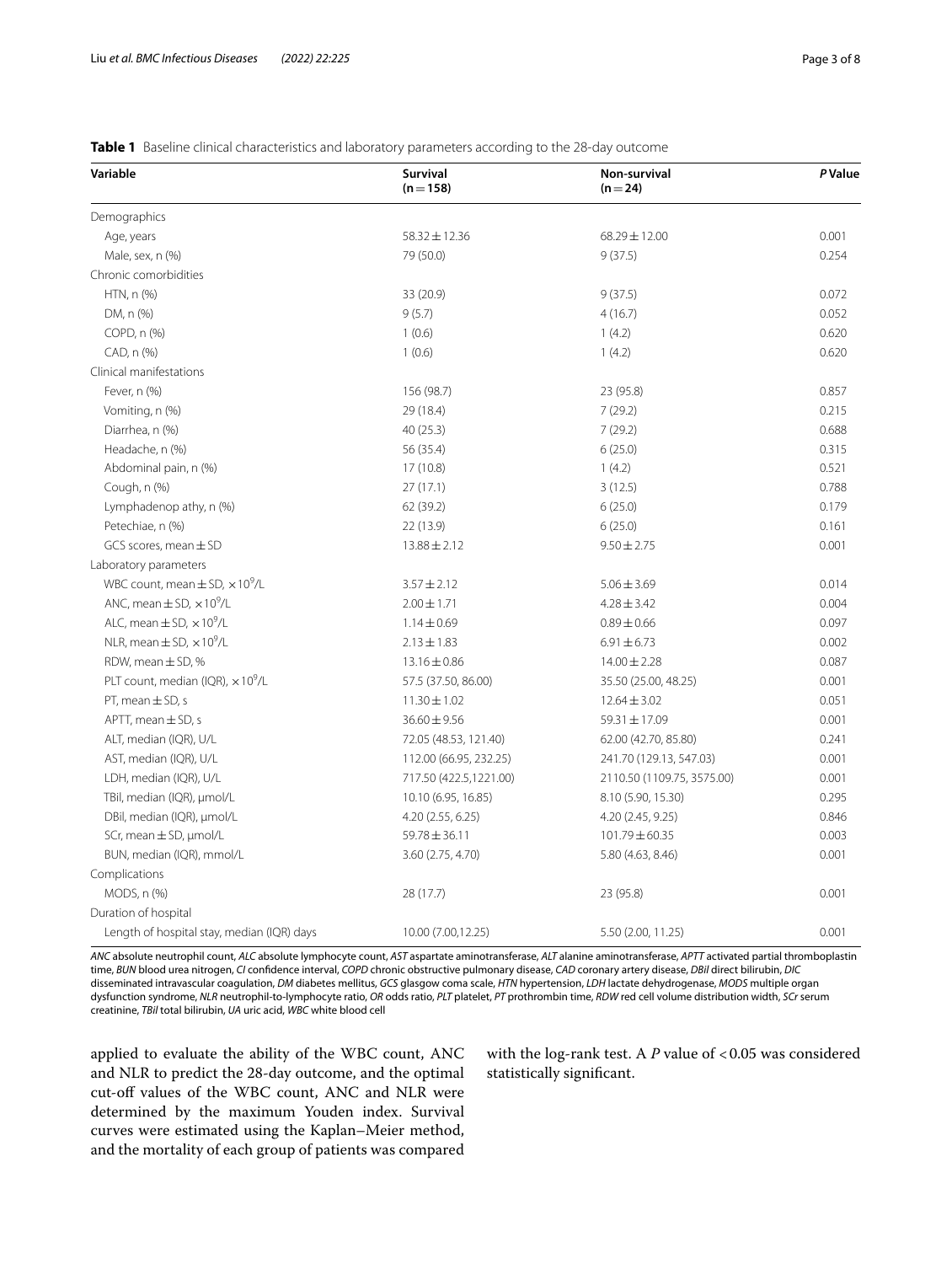

<span id="page-3-0"></span>

#### <span id="page-3-1"></span>**Results**

In the present study, 211 patients diagnosed with SFTS were screened for eligibility, and 182 met the inclusion criteria (Fig.  $1$ ). The median age of the SFTS patients was  $59.64 \pm 12.74$  years, and  $48.4\%$  (88/182) were male. Overall, the 28-day mortality was 13.2% (24/182), and the length of stay in the hospital was 9.00 days (7.00,

12.00). A comparison of the baseline clinical characteristics and laboratory fndings between the patients in the survival and non-survival groups is shown in Table [1.](#page-2-0) The patients in the non-survival group showed signifcantly higher baseline demographic and laboratory data values, including age, APTT, and levels of AST, LDH, SCr and BUN, than those in the survival group. Moreover, the proportion of MODS in the non-survival group was notably higher than that in the survival group. However, the GCS score and PLT count in the non-survival group were notably lower than those in the survival group. Moreover, the length of hospital stay in the non-survival group was also notably shorter than that in the survival group. Additionally, the patients in the survival group had a signifcantly lower WBC count, ANC, and NLR than those in the non-survival group (Fig. [2](#page-3-0); Table [1](#page-2-0)). As shown in Fig. [3,](#page-3-1) the NLR in the non-survival group gradually increased after admission and reached its peak level at 14 days, whereas the NLR in the survival group peaked within 3 days after admission and then gradually decreased within  $3-14$  days. The NLR over 14 days was consistently higher in the non-survival group patients than in the survival group patients.

The association of leukocyte counts and the NLR with the 28-day mortality in the SFTS patients was further investigated via univariate and multivariable Cox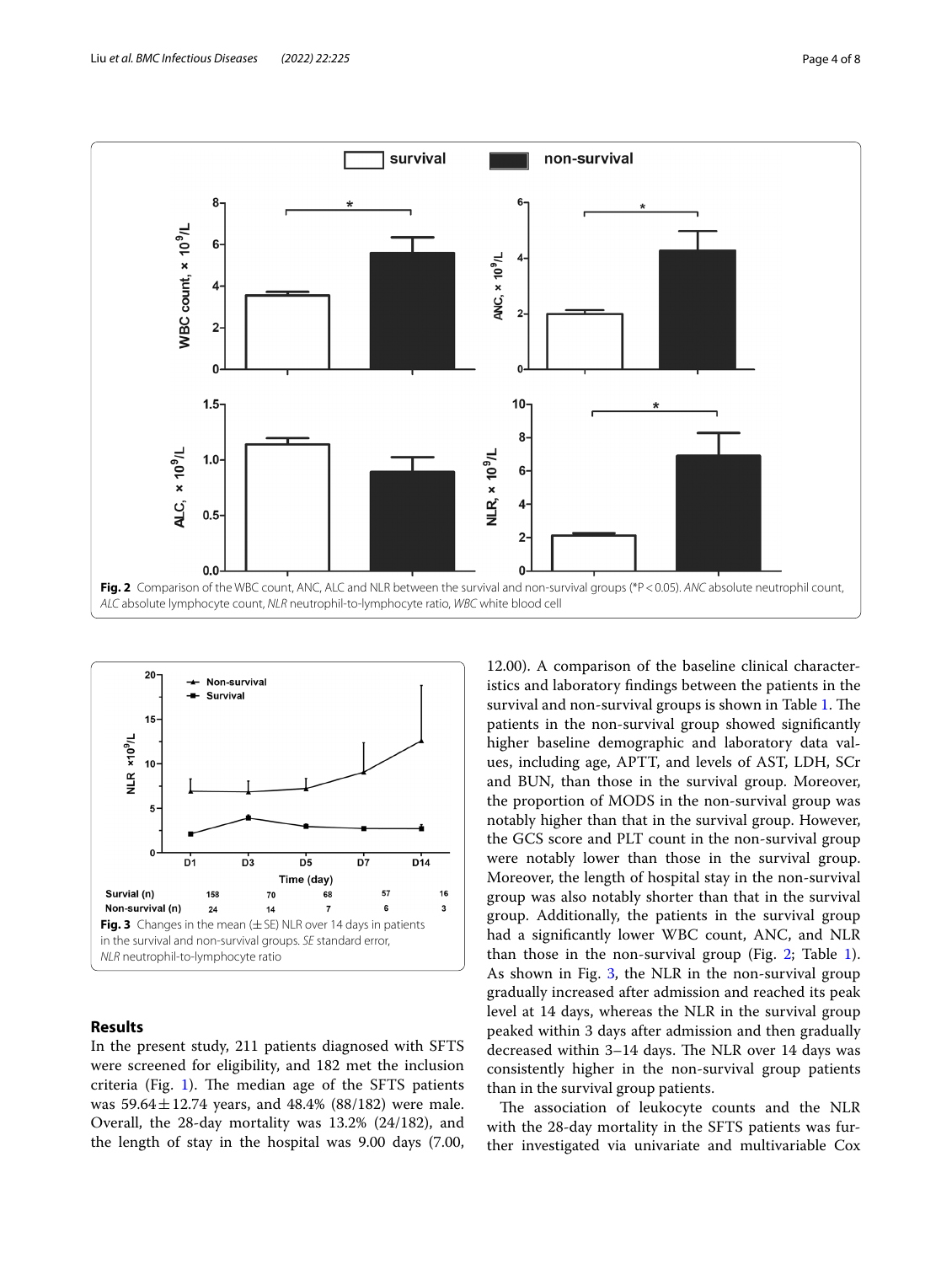<span id="page-4-0"></span>

|          | Table 2 Independent predictors associated with the 28-day mortality in SFTS patients by univariate and multivariable Cox regression |  |  |
|----------|-------------------------------------------------------------------------------------------------------------------------------------|--|--|
| analysis |                                                                                                                                     |  |  |

| Independent variable            | <b>Unadjusted</b>    |         | Adjusted <sup>a</sup> |         |  |
|---------------------------------|----------------------|---------|-----------------------|---------|--|
|                                 | <b>HR (95%CI)</b>    | P Value | <b>HR (95%CI)</b>     | P Value |  |
| WBC count, $\times 10^9$ /L     | 1.263 (1.120, 1.424) | 0.001   | 1.264 (1.030, 1.550)  | 0.025   |  |
| ANC $\times$ 10 <sup>9</sup> /L | 1.326 (1.181, 1.489) | 0.001   | 1.385 (1.117, 1.717)  | 0.003   |  |
| ALC $\times$ 10 <sup>9</sup> /L | 0.551(0.265, 1.143)  | 0.109   | 0.559(0.230.1.362)    | 0.201   |  |
| <b>NLR</b>                      | 1.201 (1.134, 1.272) | 0.001   | 1.121 (1.033, 1.215)  | 0.006   |  |

*ANC* absolute neutrophil count, *ALC* absolute lymphocyte count, *CI* confdence interval, *HR* hazard ratio, *NLR* neutrophil-to-lymphocyte ratio, *WBC* white blood cell <sup>a</sup> Adjustment by age, sex, GCS scores, PLT count, APTT, AST, LDH, SCr, BUN



<span id="page-4-1"></span>regression analyses. As shown in Table [2,](#page-4-0) our results indicated that the WBC count [adjusted hazard ratio (HR): 1.264, 95% CI: 1.030, 1.550, *P*=0.025], ANC (adjusted HR: 1.385, 95% CI: 1.117, 1.717, *P*=0.003) and NLR

(adjusted HR: 1.121, 95% CI: 1.033, 1.215, *P*=0.006) were potential predictors independently associated with the 28-day mortality after adjustment for confounders (Additional file [1](#page-6-0): Table S1). ROC curves of the 28-day mortality of the SFTS patients generated using the independent predictors (WBC count, ANC and NLR) are plotted in Fig. [4.](#page-4-1) As shown in Table [3](#page-4-2), the AUCs of the WBC count, ANC and NLR were 0.663 (95% CI: 0.527, 0.799, *P*=0.01), 0.711 (95% CI: 0.583, 0.838, *P*=0.001) and 0.743 (95% CI: 0.624, 0.862, *P* = 0.001), respectively. When the optimal cut-off value (maximum Youden index) was 4.19, the sensitivity and specificity of the NLR for the 28-day mortality in the SFTS patients were 0.542 and 0.892, respectively. Meanwhile, the positive likelihood ratio (LR+) was 5.034, and the negative likelihood ratio (LR−) was 0.514.

To further explore the predictive value of the NLR for short-term outcomes, we divided the SFTS patients into two groups according to the optimal cut-of value of NLR=[4](#page-5-0).19. As shown in Table 4, significant differences appeared in the GCS scores, BUN level, frequency of MODS and length of hospital stay between the two groups. Moreover, the 28-day mortality in the NLR  $> 4.19$ group was notably higher than that in the  $NLR < 4.19$ group. Additionally, Kaplan–Meier analysis showed that the patients with an NLR $\geq$  4.19 had a significantly lower chance of survival than the patients with an  $NLR < 4.19$  $(\log$  rank  $P = 0.001$ , Fig. [5\)](#page-6-1).

<span id="page-4-2"></span>

|  |  |  | Table 3 Prediction analysis of WBC, ANC and NLR of the 28-day mortality |
|--|--|--|-------------------------------------------------------------------------|
|--|--|--|-------------------------------------------------------------------------|

| Variable   | <b>AUC</b> | 95%CI        | Cut-off value | Sensitivity | Specificity | LR+   | LR—   | <b>P</b> Value |
|------------|------------|--------------|---------------|-------------|-------------|-------|-------|----------------|
| WBC count  | 0.663      | 0.527, 0.799 | 5.55          | 0.500       | 0.854       | 3.434 | 0.585 | 0.01           |
| ANC        | 0.711      | 0.583, 0.838 | .85           | 0.750       | 0.608       | 1.911 | 0.412 | 0.001          |
| <b>NLR</b> | 0.743      | 0.624, 0.862 | 4.19          | 0.542       | 0.892       | 5.034 | 0.514 | 0.001          |

*AUC* area under curve, *CI* confdence interval, *LR*+ likelihood ratio positive, *LR-* likelihood ratio negative, *ANC* absolute neutrophil count, *NLR* neutrophil-to-lymphocyte ratio, *WBC* white blood cell, *YI* Youden index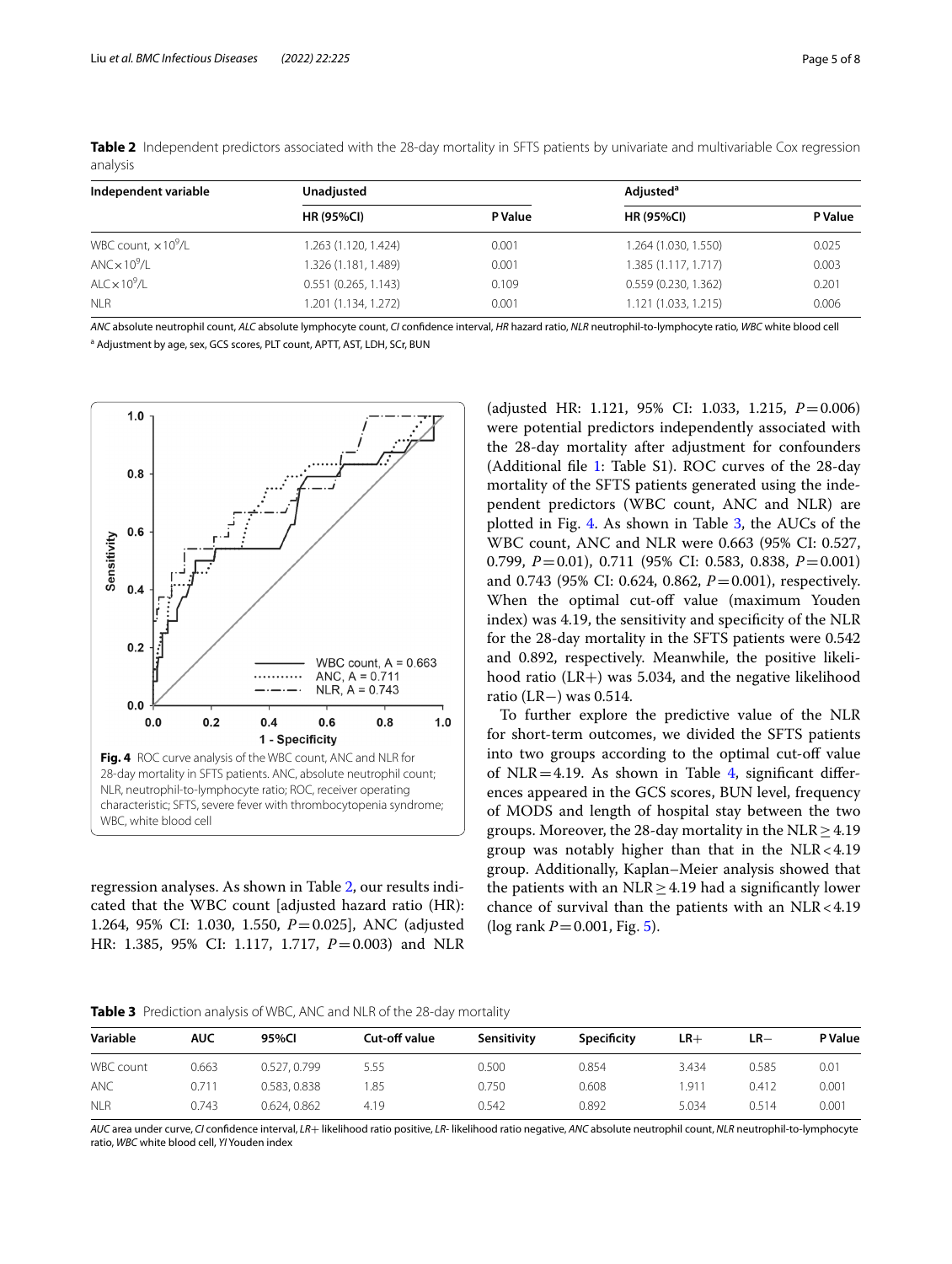| Variable                                     | $NLR \geq 4.19$<br>$(n=30)$ | NLR < 4.19<br>$(n=152)$ | P Value |
|----------------------------------------------|-----------------------------|-------------------------|---------|
| Demographics                                 |                             |                         |         |
| Age, years                                   | $62.97 \pm 13.43$           | $58.98 \pm 12.54$       | 0.118   |
| Male, sex, n (%)                             | 17 (56.7)                   | 71 (46.7)               | 0.319   |
| Chronic comorbidities                        |                             |                         |         |
| HTN, n (%)                                   | 9(30.0)                     | 33 (21.7)               | 0.325   |
| DM, n (%)                                    | 2(6.7)                      | 11(7.2)                 | 0.912   |
| COPD, n (%)                                  | 1(3.3)                      | 1(7.0)                  | 0.744   |
| CAD, n (%)                                   | 1(3.3)                      | 1(7.0)                  | 0.744   |
| Clinical manifestations                      |                             |                         |         |
| Fever, n (%)                                 | 29 (96.7)                   | 150 (98.7)              | 0.993   |
| Vomiting, n (%)                              | 8(26.7)                     | 28 (18.4)               | 0.300   |
| Diarrhea, n (%)                              | 5(16.7)                     | 42 (27.6)               | 0.210   |
| Headache, n (%)                              | 10(33.3)                    | 52 (34.2)               | 0.926   |
| Abdominal pain, n (%)                        | 2(6.7)                      | 16(10.5)                | 0.755   |
| Cough, n (%)                                 | 7(23.3)                     | 23(15.1)                | 0.269   |
| Lymphadenopathy, n (%)                       | 12(40.0)                    | 56 (36.8)               | 0.744   |
| Petechiae, n (%)                             | 7(23.3)                     | 21 (13.8)               | 0.187   |
| GCS scores, mean $\pm$ SD                    | $11.76 \pm 3.26$            | $13.59 \pm 2.43$        | 0.006   |
| Laboratory parameters                        |                             |                         |         |
| RDW, mean $\pm$ SD, %                        | $13.23 \pm 0.93$            | $13.28 \pm 1.22$        | 0.840   |
| PLT count, median (IQR), ×10 <sup>9</sup> /L | 55.00 (36.00, 88.50)        | 48.50 (34.00, 77.50)    | 0.327   |
| PT, mean $\pm$ SD, s                         | $12.35 \pm 2.73$            | $11.30 \pm 1.06$        | 0.059   |
| APTT, mean $\pm$ SD, s                       | 43.07 ± 15.66               | 39.81 ± 12.57           | 0.121   |
| ALT, median (IQR), U/L                       | 62.00 (36.98, 87.60)        | 73.30 (47.30, 123.50)   | 0.093   |
| AST, median (IQR), U/L                       | 98.75 (73.90, 220.63)       | 132.60 (71.7, 262.90)   | 0.534   |
| LDH, median (IQR), U/L                       | 755.00 (548.25, 1417.25)    | 747.50 (399.5,1282.25)  | 0.668   |
| TBil, median (IQR), µmol/L                   | 10.00 (6.65, 24.45)         | 10.00 (6.90,16.40)      | 0.425   |
| DBil, median (IQR), µmol/L                   | 4.45 (2.43, 10.78)          | 4.20 (2.50, 6.05)       | 0.243   |
| SCr, mean ± SD, µmol/L                       | $80.72 \pm 65.32$           | $62.31 \pm 35.75$       | 0.144   |
| BUN, median (IQR), mmol/L                    | 4.70 (3.85,6.30)            | 3.50 (2.70, 4.90)       | 0.002   |
| Complications                                |                             |                         |         |
| MODS, n (%)                                  | 16(53.3)                    | 35 (23.0)               | 0.001   |
| Duration of hospital                         |                             |                         |         |
| Length of hospital stay, median (IQR) days   |                             |                         |         |
| Outcome                                      | 7.00 (5.75, 12.00)          | 9.50 (7.00, 12.00)      | 0.047   |
| 28-day mortality, n (%)                      | 13(43.3)                    | 11(7.2)                 | 0.001   |

<span id="page-5-0"></span>**Table 4** Baseline clinical characteristics and laboratory parameters by NLR<4.19 and NLR≥4.19 groups

*BUN* blood urea nitrogen, *COPD* chronic obstructive pulmonary disease, *CAD* coronary artery disease, *DIC* disseminated intravascular coagulation, *DM* diabetes mellitus, *GCS* Glasgow coma scale, *HTN* hypertension, *MODS* multiple organ dysfunction syndrome, *SCr* serum creatinine, *UA* uric acid, *RDW* red cell volume distribution width, *PLT* platelet, *APTT* activated partial thromboplastin time, *PT* prothrombin time, *AST* aspartate aminotransferase, *ALT* alanine aminotransferase, *LDH* lactate dehydrogenase, *TBil* total bilirubin, *DBil* direct bilirubin

#### **Discussion**

In the present study, the fndings showed that the NLR was a signifcant, independent predictor of 28-day mortality in SFTS patients. Moreover, when the SFTS patients were divided into two groups based on the optimal cut-off value of  $NLR = 4.19$ , the patients with an increased NLR had a signifcantly lower chance of survival at 28 days. Thus, physicians should pay attention to this group of SFTS patients with an increased NLR, and management strategies are required in a timely manner to improve the outcome in these patients.

The NLR is a widely used biomarker of cellular immune activation for the assessment of severity and prognosis in various infectious and non-infectious diseases [[5](#page-7-4), [6,](#page-7-5) [10](#page-7-9)]. Moreover, the NLR may serve as a simple haematological parameter for discriminating between bacterial and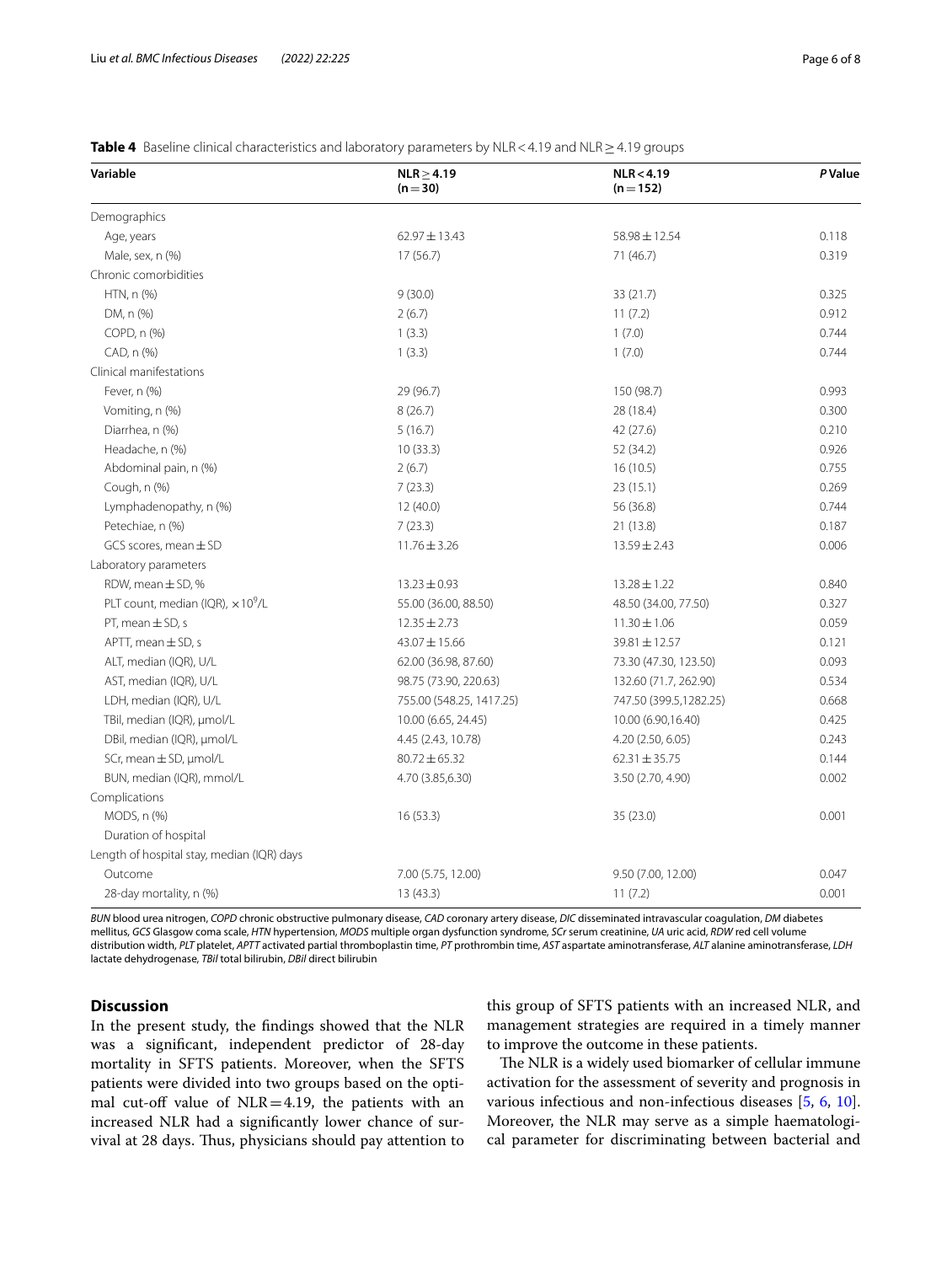100

80

40

20

 $\mathbf{0} \cdot$ 

 $\Omega$ 

Percent survival 60



<span id="page-6-1"></span>**Fig. 5** Kaplan–Meier survival curve of 28-day mortality according to

Follow up period (days)

 $10$ 

the optimal cut-off of  $NLR = 4.19$ 

Currently, the underlying mechanism between increased NLRs and increased mortality in SFTS patients remains unclear. In the early phase, the SFTS virus invades patients and triggers the release of pro-infammatory cytokines. Then, neutrophils are dispatched to the site of infammation, providing rapid sensing and elimination of pathogens  $[14]$  $[14]$ . The tempered inflammatory response is the frst line of host defence against SFTS virus attack. In the progression phase, the SFTS virus itself and the provoked infammatory response damage the immune system of the host, manifested mainly by a signifcant decrease in lymphocyte levels, particularly in patients with severe conditions and nonsurvivors [[15](#page-7-14)]. In the present study, the WBC count and ANC were higher in the non-survival group than in the survival group, whereas the ALC was lower in the nonsurvival group than in the survival group. Taken together, these fndings might explain why an increased NLR was observed in the non-survival group in our study. In addition, we also found that the SFTS patients with an increased NLR showed a signifcantly higher incidence of MODS, which indicated the damaged immunity status and organ function of the hosts after SFTS virus infection, which may be responsible for the worse condition and prognosis of these patients.

Several limitations should be acknowledged in our study. First, this is a retrospective, single-centre study with a small sample size. Therefore, larger-scale, betterdesigned studies are needed to validate our fndings. Second, due to limited clinical data, we did not include clinical parameters in the Cox regression analysis that were missed in half or more of the patients; these parameters included levels of procalcitonin (PCT), C-reactive protein (CRP), D-dimer, and viral load. Thus, potential selection bias is very likely to exist, and more accurate outcomes would result from adjustments in these potential confounders. Finally, we only determined the association of increased NLRs with short-term mortality in SFTS patients. Because the prognosis of the patients could change in the long term, the predictive value of the NLR in long-term mortality should be clarifed in further study.

In summary, our study demonstrates that the NLR, an inexpensive, easily available haematological parameter, is associated with 28-day mortality in SFTS patients.

#### **Supplementary Information**

The online version contains supplementary material available at [https://doi.](https://doi.org/10.1186/s12879-022-07206-8) [org/10.1186/s12879-022-07206-8](https://doi.org/10.1186/s12879-022-07206-8).

<span id="page-6-0"></span>**Additional fle 1**: **Table S1.** Multivariate Cox regressionanalysis predicting the 28-day outcome.



 $NLR < 4.19$  $NLR \geq 4.19$ 

30

 $20$